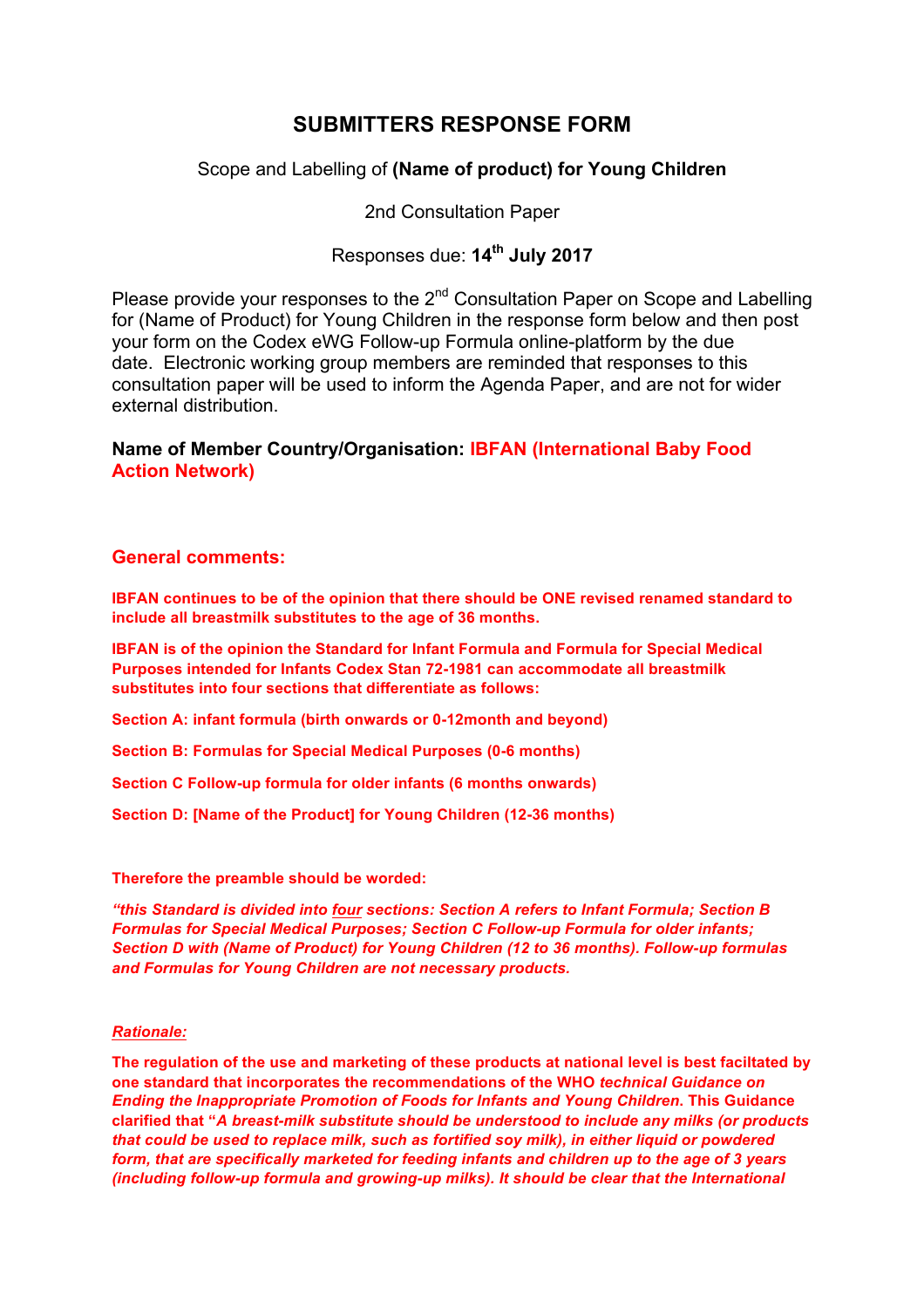### *Code of Marketing of Breast-milk Substitutes and subsequent relevant Health Assembly resolutions covers all these products"*

**Research has demonstrated that parents are confused by the product differentiation.**

- **The 2010 UK national survey showed 16% of mothers used follow-up formula before the age of 6 months and 26% of mothers who did not work outside of the home reported using follow-up formula before the age of 6 months. (Mcandrew, F., Thompson, J., Fellows, L., Large, A., Speed, M., & Renfrew, M. J. (2012). Infant Feeding Survey 2010. Leeds: Health and Social Care Information Centre. Retrieved from http://content.digital.nhs.uk/catalogue/PUB08694/Infant-Feeding-Survey-2010- Consolidated-Report.pdf ).**
- **In a report by (Crawley and Westland, 2017, Infant Milks in the UK: A Practical Guide for Health Professionals). One-third (32%) of mothers could not differentiate between various breast-milk substitute products, and health workers also not able to differentiate between these products.**

**A survey of mother's perceptions of follow-up formula advertisements concluded that followup formula are perceived as promoting infant formula. Additionally the authors noted that, "***in the European Union, the marketing of follow-up formula, and other breastmilk substitutes, should be subjected to the same restrictions currently applied only to infant formula." Cattaneo A., et al. Arch Dis Child (2014) 0:1 to 6. Doi:10.1136/archdischild-2014-306996.* 

**Therefore IBFAN continues to recommend one standard with 4 sections.**

**If the Committee agrees that there should be separate standards with two sections each, it must be made clear that there is cross over between all these products and that infant formula can be used beyond 6 months. All sections of the standards must carry all the safeguards recommended in the WHA Reolutions and the 2016 Guidance.** 

## **4. SCOPE**

**4.2.1 Scope: Section 1.1**

### **QUESTION: Scope – Section 1.1**

Please select your preferred option for Section 1.1 of the Scope for (name of product) for young children.

1.1 This section of the Standard [**Section B**] applies to (Name of product) for Young Children, as defined in Section 2.1, in liquid or powdered form.

### *OR*

1.1 This section of the Standard [**Section B**] applies to (Name of product) for Young Children, as defined in Section 2.1, in liquid or powdered form. [**It does not apply to products covered by the Codex Standard for Infant Formula (CODEX STAN 72 – 1981)**].

### **RESPONSE:**

**This section of the Standard applies to (name of the product) for Young Children as defined in Section 2.1.**

**If the Committee agrees that there should be separate standards with two sections each, it must be made clear that there is cross over between all these products and that infant formula can be used beyond 6 months. All sections of the standards must carry all the safeguards recommended in the WHA Reolutions and the 2016 Guidance.**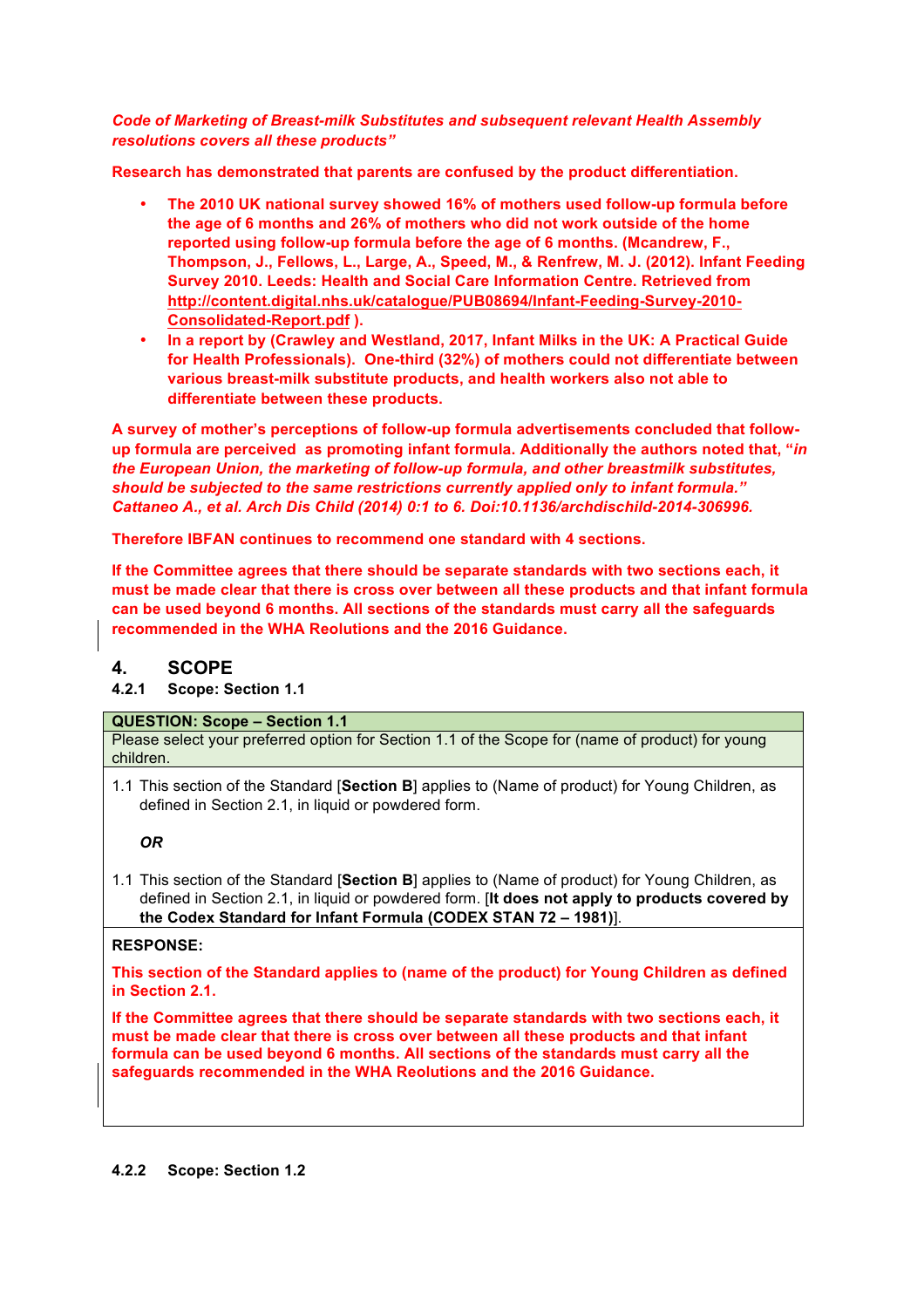#### **QUESTION: Scope – Section 1.2**

Please consider and comment on the amendments proposed in square brackets.

1.1 This section of the Standard contains compositional, quality, [**and**] safety, [**labelling and analytical**] requirements for (Name of product) for Young Children.

#### **RESPONSE:**

### **IBFAN proposes to word Scope Section 1.2**

**1.2** This section of the Standard contains compositional, quality, safety, **labelling and analytical**  requirements and information for use and warnings for (name of the product) for Young Children.

#### **4.2.3 Scope: Section 1.3**

**QUESTION: Scope – Section 1.3** Please select your preferred option for Section 1.3 of the Scope for (Name of product) for Young Children. Please write your preferred option out in full.

1.3 Only products that comply with the criteria laid down in the provisions of this section of this Standard [**should be presented as**] (Name of product) for Young Children.

*OR*

1.3 Only products that comply with the criteria laid down in the provisions of this section of this Standard [**may be presented as suitable for**] (Name of product) for Young Children.

*OR*

1.3 Only products that comply with the criteria laid down in the provisions of this section of this Standard [**would be accepted for being presented as**] (Name of product) for Young Children.

### *OR*

1.3 Only products that comply with the criteria laid down in the provisions of this section of this Standard would be accepted for [**being named/called**] (Name of product) for Young Children.

#### **RESPONSE:**

### **IBFAN agrees to the wording with the change from** *would to should***:**

Only products that comply with the criteria laid down in the provisions of this section of this Standard **should be accepted for being presented as** (name of the poduct) for Young Children.

#### **Regarding scope section 1.4**

**Althought the chairs have referred the consideration of the inclusion of WHA resolutions, recommendations and documents to the secretariat, IBFAN considers this issue to be critical for the protection of infant and young child health and to prevent the needless use of breastmilk substitutes. Hence we wish to make the folowing proposal and comments regarding section 1.4**

**1.4** The application of this Standard **requires** conformity with the recommendations made in the International Code of Marketing of Breast-milk Substitutes (WHA 34.22(1981), the Global Strategy for Infant and Young Child Feeding, **the WHO Guidance on Ending the Inappropriate Promotion of Foods for Infants and Young Children** and **all relevan**t World Health Assembly resolution**s, in particular** WHA39.28(1986); WHA 54.2(2001); WHA58.21(2005); WHA61.20(2008); WHA 69.9(2016).

#### **Rationale:**

**The Standard should require compliance with all relevant resolutions of the WHA as these**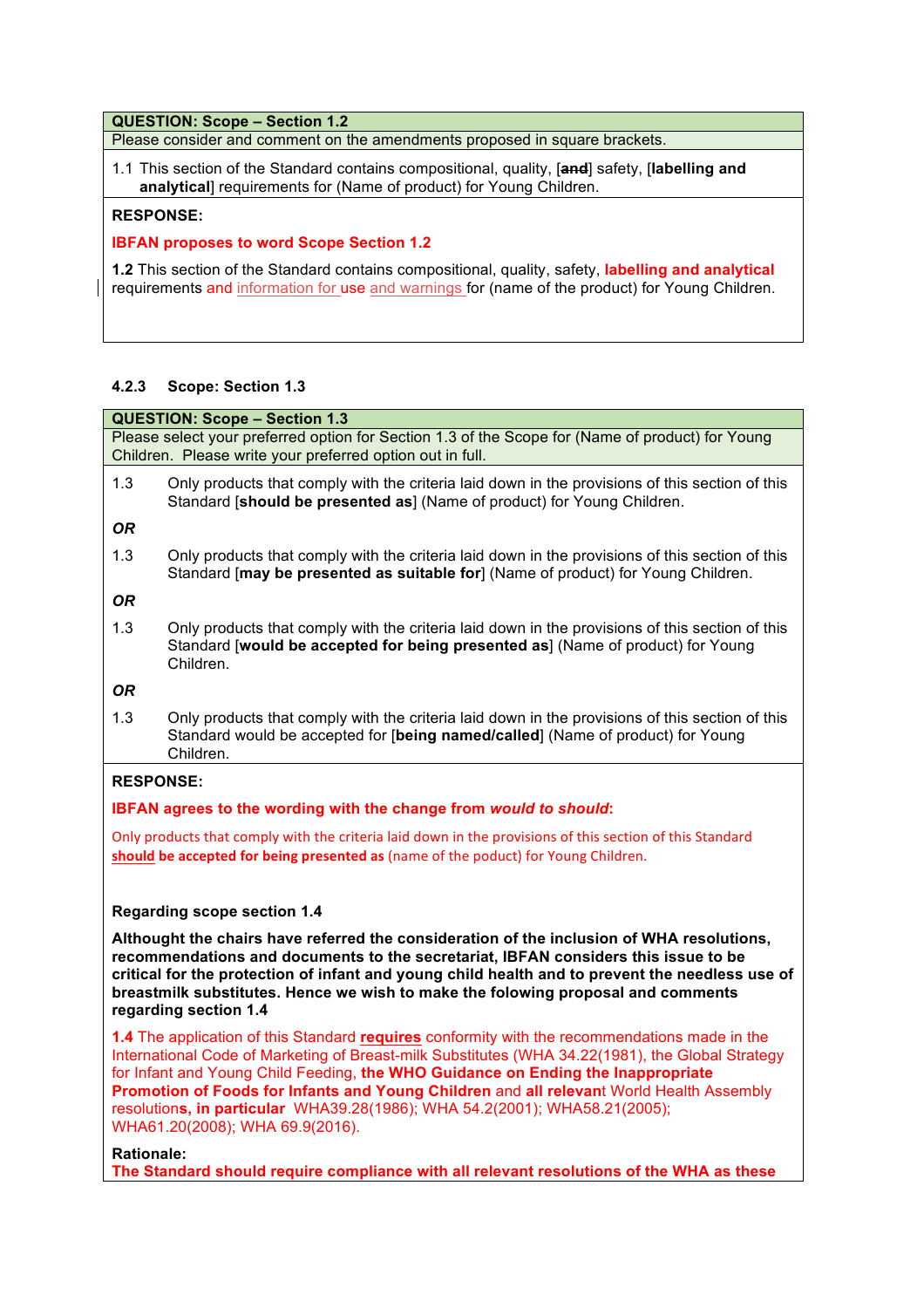**clarify the obligations needed to safeguard breastfeeding and optimal infant and young child feeding.** 

**Since 1986 and the adoption of WHA 39.28 the World Health Assembly has stated that:** *"the practice being introduced in some counties of providing infants with specially formulated milks (so-called 'follow-up-milks') is not necessary."*

**As WHO is the parent UN agency of Codex, and the WHA is the world's highest policy setting body, Codex should ensure that its standards are in conformity with the decisions made by the World Health Assembly. There should be health policy coherence between WHA decisions and Codex as called for in WHA res 58.***32 "(8) to ensure policy coherence at national level by stimulating collaboration between health authorities, food regulators and food standard-setting bodies;" and WHA Res 69/9.*

## **5. LABELLING**

### **5.4.2 Ingredient and nutrient declarations/claims**

### **QUESTION: Ingredient and nutrient declarations/claims**

Do you agree with the Chairs proposal that a reference to the applicability of the recommendations in the *Guidelines for Use of Nutrition and Health Claims* (CAC/GL 23-1997) to (name of product) for young children be included within the introductory paragraph for the Labelling section (Section 9)? It would also include a statement that the requirements of the Guidelines include a prohibition on the use of nutrition and health claims for foods for infants and young children except where specifically provided for in the relevant Codex Standards or national legislation.

## **RESPONSE**

**YES with the inclusion of the Code of Hygienic Practice for PIF. IBFAN Agrees that there should be a reference to the** *Guidelines for Use of Nutrition and Health Claims* **(CAC/GL 23-1997) and that (name of the product) for Young Children should be included within the introductory paragraph for the Labelling section and also the Code of Hygienic Practice for Powdered Infant Formula for Infants and Young Children (CAC/RCP 66 – 2008).**

*Please present an alternative approach if you do not agree with the Chairs proposal.*

Do you agree with the Chairs proposal that nutrition claims should be revisited after the completion of NRV's for older infants and young children?

### **RESPONSE: NO**

**Claims for specific nutrients, ingredients or optional nutrients, additives or ingredients should not be permitted because they mislead parents. Claims on product labels and in promotions (all in violation of the International Code and WHA resolutions) have been demonstrated to have no scientific substantiation and falsely exaggerate the properties of the products. The highlighting of one or other ingredient can lead to the idealisation of the product and a masking of its inherent risks.**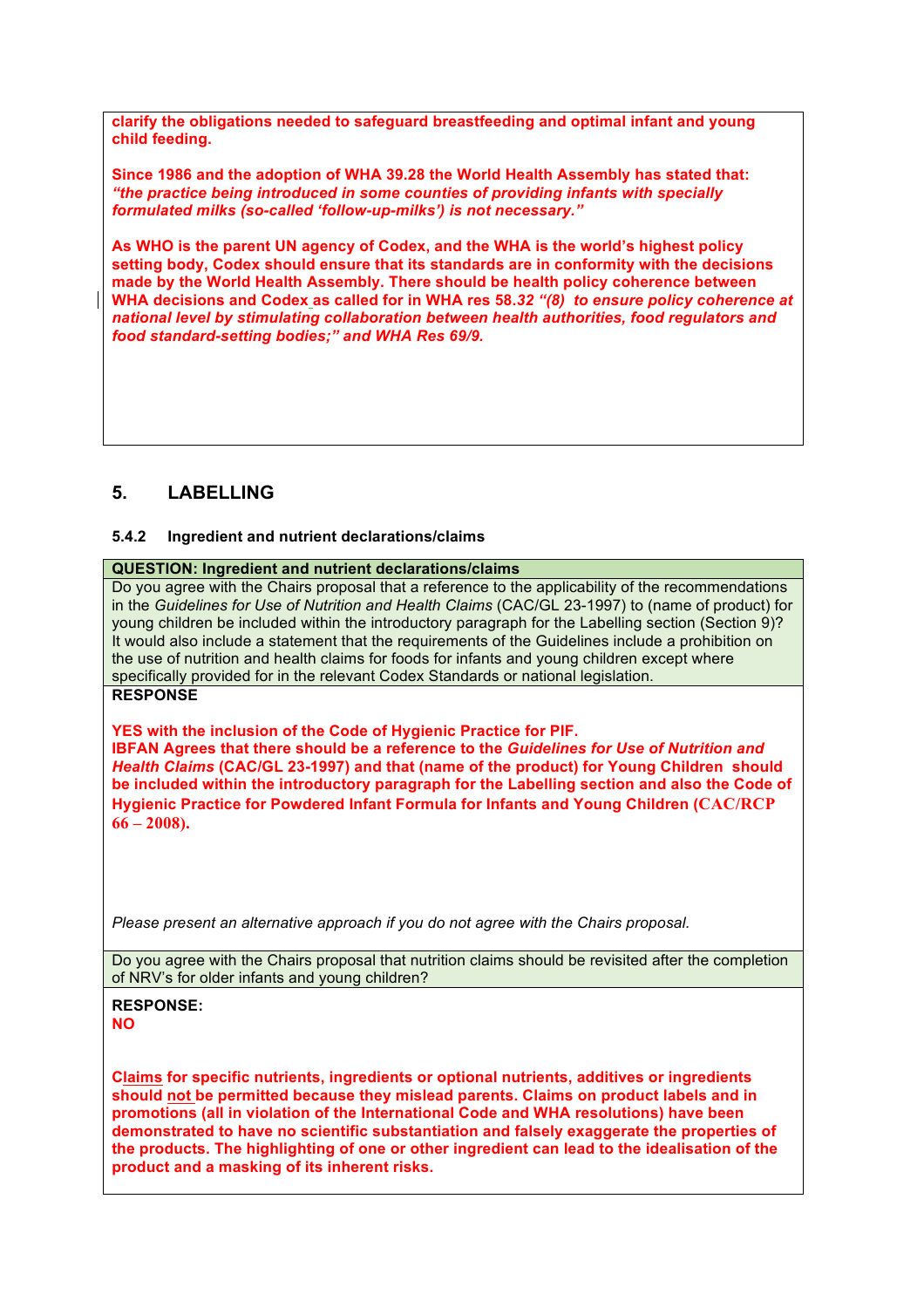**WHA58.32(2005) specifically urges member states:**

**"***To ensure that nutrition and health claims are not permitted for breastmilk substitutes, except where specifically provided for in national legislation."* 

**And WHA 63.23 (2010) urges Member States "(4) to end inapproriate promotion of foods for infants and young children, and to ensure that nutrition and health claims shall not be permitted for foods for infants and young chilren, except where specifically provided for in relevant Codex Alimentarius standards or national legislation."** 

*Please present an alternative approach if you do not agree with the Chairs proposal.*

#### **5.4.3 Name of food**

#### **QUESTION: The Name of the Product**

The following text is proposed for Section 9.1 for (name of product) for young children. Please comment on the text in square brackets, and select your preferred option for 9.1.4 and 9.1.5.

#### **9.1 The Name of the Product**

- **9.1.1** The text of the label and all other information accompanying the product shall be written in the appropriate language(s).
- **9.1.2** The name of the product shall be *(Name of Product) for Young Children* as defined in Section 2.1, or any appropriate designation indicating the true nature of the product, in accordance with national [**or regional**] usage.
- **9.1.3** The sources of protein in the product shall be clearly shown on the label.
- **9.1.4** If cows' [name of animal/plant-based] milk is the only source of protein, the product may be labelled '(Name of Product) for Young Children Based on cows' [**name of animal/plant based**] milk [**protein**]'.

### **OR**

[If 90% or more of the protein is derived from whole or skimmed milk as such, or with minor modification that does not substantially impair the vitamin and mineral content, the product may be labelled '(Name of Product) for Young Children based on [name of animal] Milk].

### **OR**

[Delete 9.1.4, covered by 9.1.3]

**9.1.5** A product which contains neither milk nor any milk derivative **[shall] [may]** be labelled "contains no milk or milk products" or an equivalent phrase.

#### **RESPONSE:**

*Please comment on the text in square brackets and select your preferred option for 9.1.4. Please write out a clean copy of your preferred wording for Section 9.1 without the use of any square brackets.*

### **5.4.4 List of ingredients**

#### **QUESTION: List of Ingredients**

The following text is proposed for Section 9.2 for (name of product) for young children. Please comment on the text in square brackets.

### **9.2 List of Ingredients**

**9.2.1** A complete list of **all** ingredients [**including optional ingredients**] shall be declared on the label in descending order of proportion except that in the case of added vitamins and minerals, these ingredients may be arranged as separate groups for vitamins and minerals. Within these groups the vitamins and minerals need not be listed in descending order of proportion.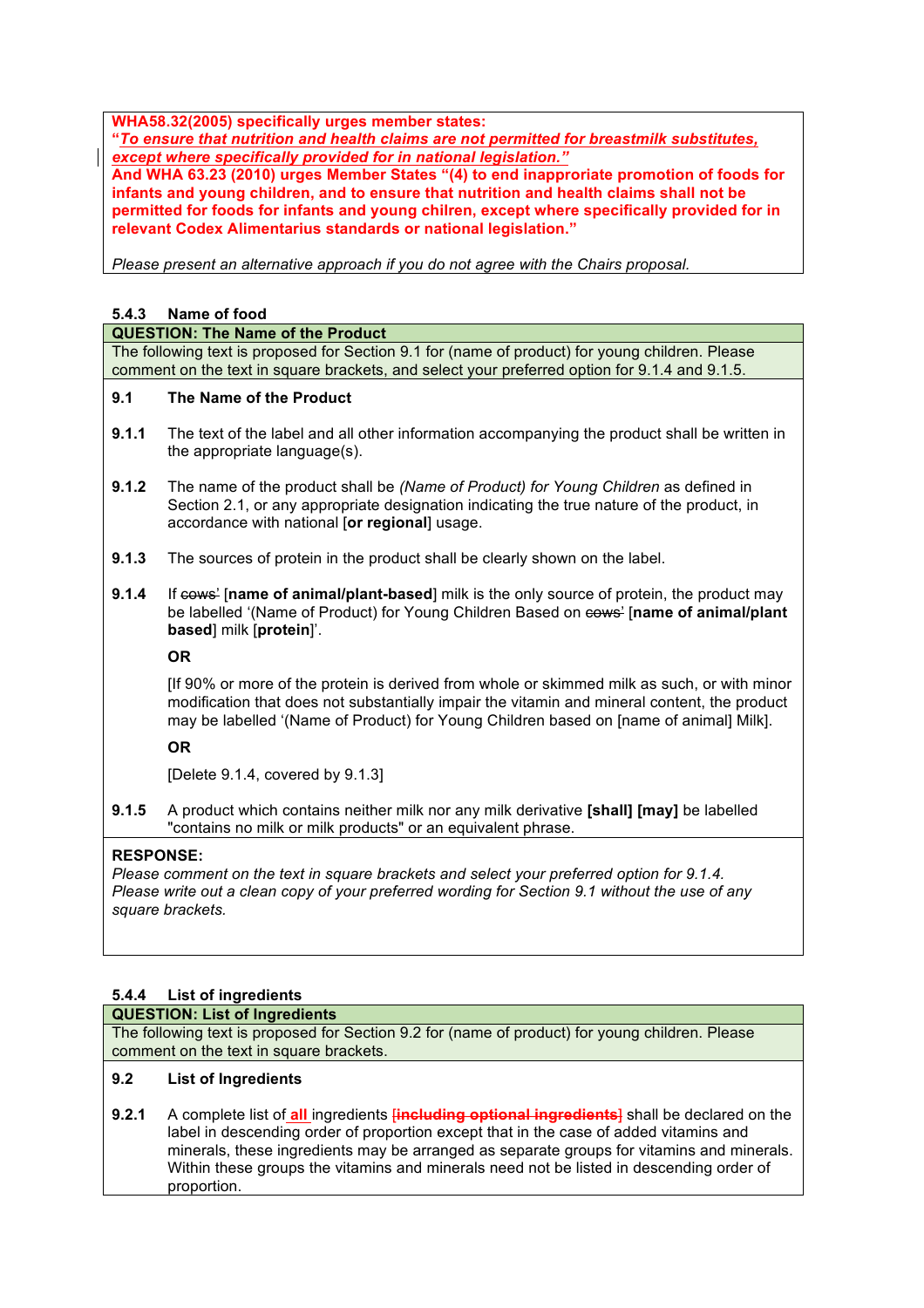**9.2.2** The specific name shall be declared for ingredients of animal or plant origin and for food additives. [**Food additives may also optionally declare the INS number**].

### **RESPONSE:**

**The ingredient lists should be mandatory and include all ingredients that are in the product. It is critical that parents and care givers have full objective information if they are to make informed and wise decisions about infant and young child feeding.** 

### **5.4.5 Declaration of Nutritive Value**

### **QUESTION: Declaration of Nutritive Value**

The following text is proposed for Section 9.3 for (name of product) for young children. Please comment on the text in square brackets and select your preferred option from the two suggestions provided in each paragraph.

#### **9.3 Declaration of Nutritive Value**

The declaration of nutrition information [**for (name of product) for young children**] shall contain the following information which should be in the following order:

- a) the amount of energy, expressed in kilocalories (kcal) and/or kilojoules (kJ), and the number of grams of protein, carbohydrate and fat per 100 grams or per 100 millilitres of the food as sold [**as well as**] [**or**] per 100 millilitres of the food ready for use, when prepared according to the instructions on the label.
- b) the total quantity of each vitamin, and mineral as listed in paragraph 3.1.3 of Section B and any other ingredient as listed in paragraph 3.2 of Section B per 100 grams or per 100 millilitres of the food as sold [**as well as**] [**or**] per 100 millilitres of the food ready for use, when prepared according to the instructions on the label.
- c) In addition, the declaration of nutrients in a) and b) per [**serving size and/or per]** 100 kilocalories (or per 100 kilojoules) is permitted.

### **RESPONSE:**

**IBFAN agrees**

## **5.4.6 Date marking and storage instructions**

**QUESTION: Date Marking and Storage Instructions** The following modified text is proposed for Section 9.4 for (name of product) for young children to align with the wording put forward at CCFL48. The Chairs **are not seeking comment** on the modified text, but propose that once the date marking drafting is finalised at CCFL, Section 9.4 adopts the same text in order to be consistent. Do you support this proposal? YES/NO

### **9.4 Date Marking and Storage Instructions**

**9.4.1** The *"Best Before Date" or "Best Quality Before Date"* date of minimum durability (preceded by the words "best before") shall be declared by the day, month and year in uncoded numerical sequence except that for products with a shelf-life of more than three months, [at least] the month and year [shall be declared] will suffice. The month may be indicated by letters in those countries where such use will not confuse the consumer. [The day and year shall be declared by uncoded numbers with the year to be denoted by 2 or 4 digits, and the month shall be declared by letters or characters or numbers. Where only numbers are used to declare the date or where the year is expressed as only two digits, the competent authority should determine whether to require the sequence of the day, month, year, be given by appropriate abbreviations accompanying the date mark (e.g. DD/MM/YYYY or YYYY/DD/MM).]

In the case of products requiring a declaration of month and year only, and the shelf-life of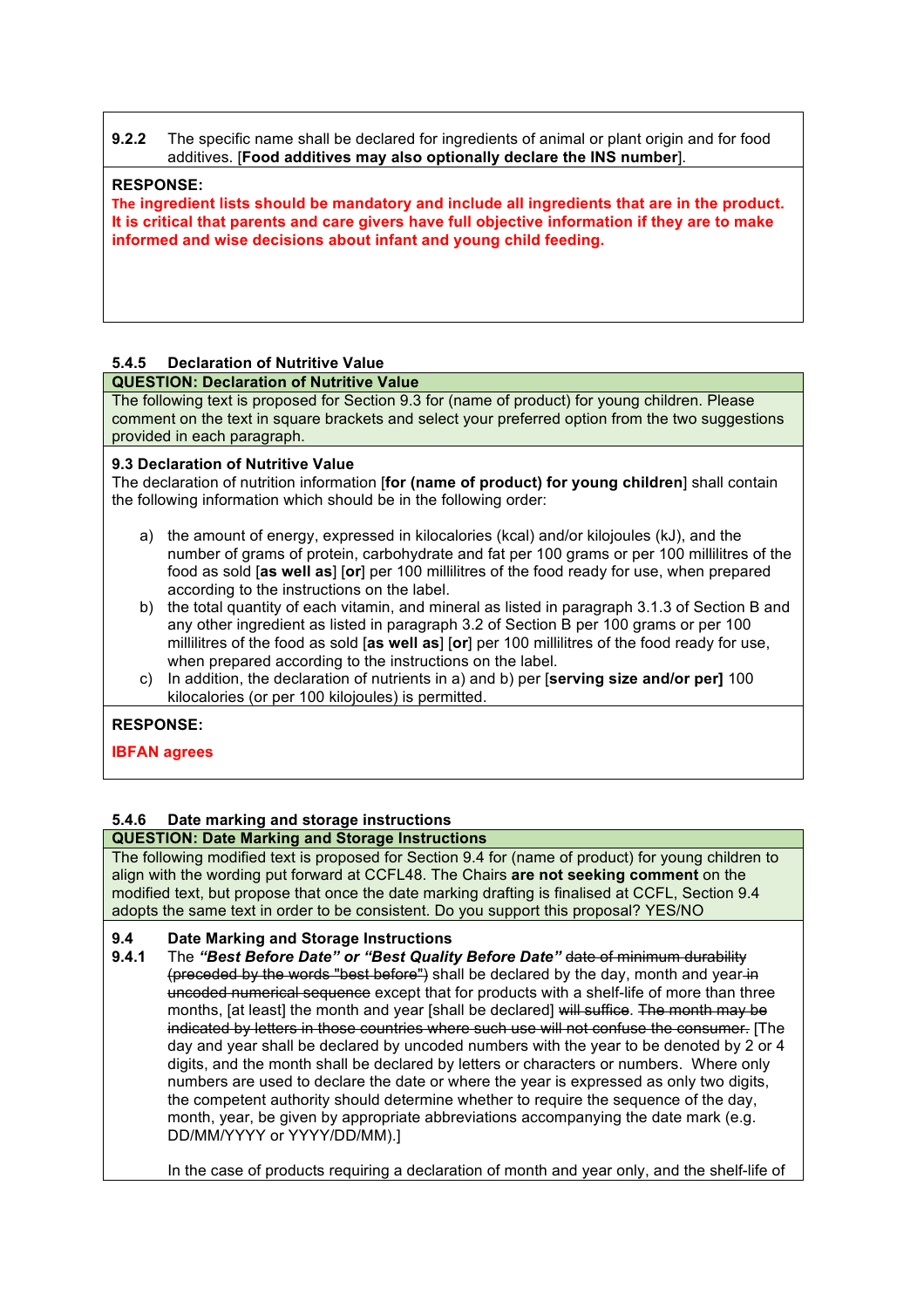the product is valid to the end of a given year, the expression "end (stated year)" may be used as an alternative.

**9.4.2** In addition to the date, any special conditions for the storage of the food shall be indicated if [where they are required to support the integrity of the food and, where] the validity of the date depends thereon.

Where practicable, storage instructions shall be in close proximity to the date marking.

### **RESPONSE:**

*Do you support this proposal? YES*

**There should also be a statement on the requireemnt for Lot Numbers to facilitate recalls to safeguard from the dangers of contaminated, mislabelled or wrongful ingredients.** 

### **5.4.7 Information for use**

**QUESTION: Information for Use**

The following two options are being proposed for Section 9.5 for (name of product) for young children. Please select your preferred option and comment on the text in square brackets. Please write your preferred wording out in full.

# **Option 1:**

### **9.5 Information for Use**

**9.5.1** Products in liquid form may be used either directly or in the case of concentrated liquid products, must be prepared with water that is safe or has been rendered safe by previous boiling before feeding, according to directions for use. Products in powder form should be reconstituted with water **at 70 degrees centigrade and inaccordance with the WHO/FAOGuidelines on the preparation, storage and handling of powdered infant formulas and the Code of Hygienic**  Adequate directions for the appropriate preparation and handling should be in accordance with Good Hygienic Practice.

- **9.5.2** Adequate directions for the appropriate preparations and use of the product, including its storage and disposal after preparation, i.e. that formula [**product**] remaining after feeding should be discarded, shall appear on the label **and in any accompanying leaflet.**
- **9.5.3** The label shall carry clear graphic instructions illustrating the method of preparation of the product. **[Pictures of feeding bottles are not permitted on labels of (name of product) for young children.]**
- **9.5.4 [**The directions should be accompanied by a warning and about the health hazards of inappropriate preparation, storage and use**].**
- **9.5.5** Adequate directions regarding the storage of the product after the container has been opened, shall appear on the label **and in any accompanying leaflet**.
- **9.5.6 The label of (name of product) for young children shall include a statement that the product shall not be introduced before 12 months of age is not to be used as a sole source of nutrition and should be used only as part of a balanced diet.**
- **9.5.7 This product is not necessary for the growth and development of Young Children.**

**Option 2:**

**9.5 Information for Use** 

**[The following 'Information for use' requirements are mandatory provisions that must appear on the label of (name of product) for young children;** 

**9.5.1 a statement that (name of product) for young children should be reconstituted with**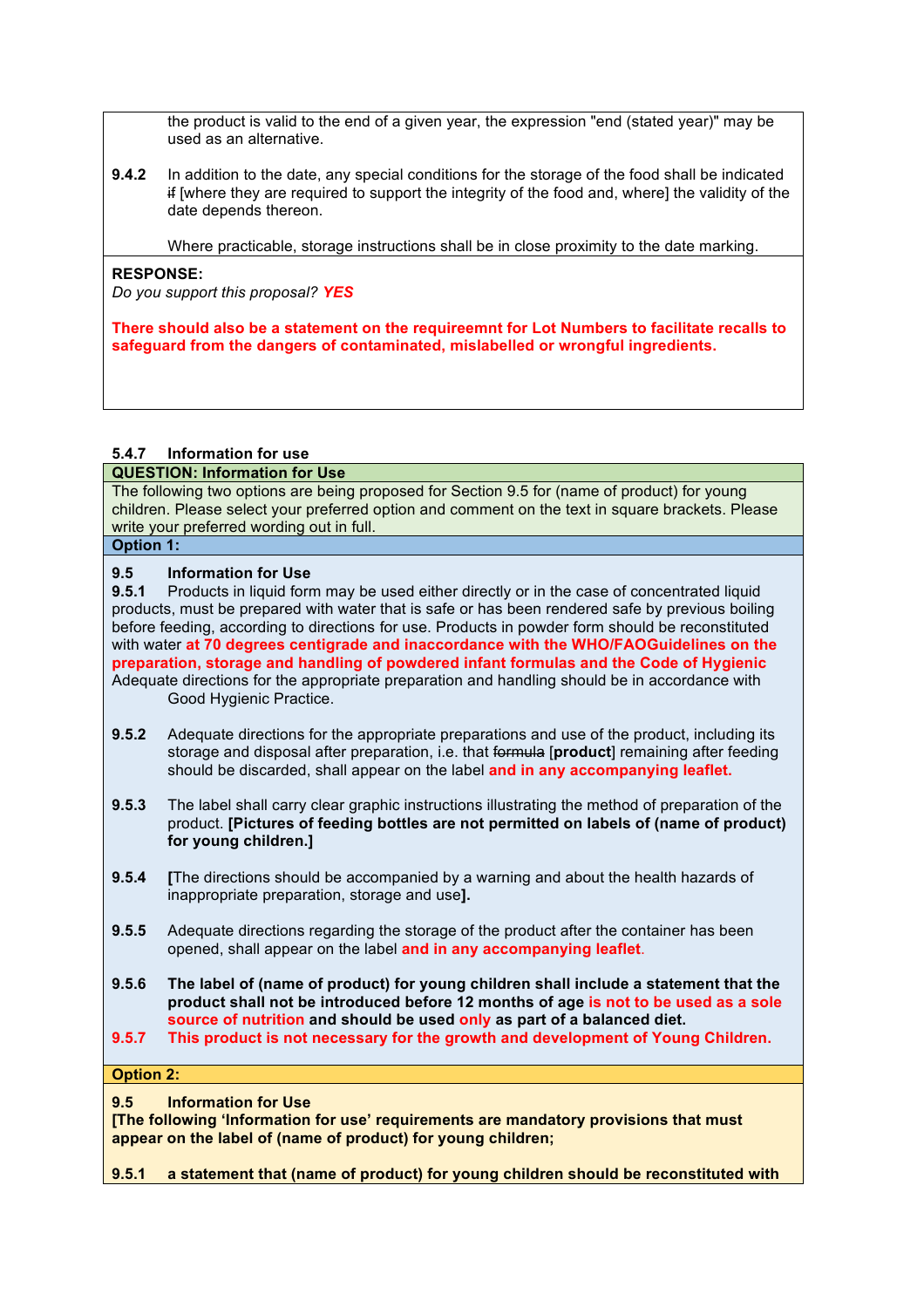**water that is safe or has been rendered safe by previous boiling for preparation, adequate directions for the appropriate preparation, handling, storage and use of product, in accordance with Good Hygienic Practice. The label shall also carry clear graphic instructions illustrating the method of preparation of the product, noting that pictures of feeding bottles are not permitted.** 

**9.5.2 a statement that the product shall not be introduced before 12 months of age and should be used as part of a balanced diet.]**

#### **RESPONSE:**

*Please select your preferred option (1 or 2) and comment on the text in square brackets. Please write out a clean copy of your preferred option for Section 9.5 without the use of any square brackets.*

**IBFAN Prefers Option 1 with the additions as noted above:**

**9.5.1 needs to be modified to include the WHO/FAOGuidelines on the preparation, storage and handling of powdered infant formulas and the Code of Hygienic Practice for Powdered Infant Formula for Infants and Young Children CAC/RCP 66 - 2008. A statement to read:** 

**Powdered fortified milk products are not sterile and that reconstitution, storage and handling instructions should be followed carefully to prevent serious illness.**

**A statement that this product is not necessary for the growth and development of Young Children is needed as per WHA resolution 39:28.**

### **5.4.8 Additional labelling requirements**

#### **QUESTION: Additional labelling requirements**

Please select your preferred option below and comment on the text in square brackets including whether it should be retained, deleted, or modified.

**Option 1:** Merges 9.6.1, 9.6.2, 9.6.3 (to become 9.6.1), deletes 9.6.4, and presents modified wording (and renumbering to become 9.6.2) for the original provision 9.6.5:

#### **9.6 Additional Labelling Requirements**

- **[9.6.1 The label of (name of product) for young children shall have no image, text or representation that could undermine or discourage breastfeeding or which idealises the use of (name of product) for young children. The terms 'humanized', 'maternalized' or other similar terms must not be used on the label.]**
- **[9.6.2]** Products shall be labelled in such a way as to avoid any risk of confusion between infant formula, follow-up formula for older infants, (name of product) for young children, and formula for special medical purposes.
- **[9.6.4** Information shall appear on the label to the effect that infants should receive complementary foods in addition to the formula, from an age that is appropriate for their specific growth and development needs, as advised by an independent health worker, and in any case from the age over six months.

**Option 2:** Retains individual provisions for 9.6.1, 9.6.2, 9.6.3, deletes provision 9.6.4, and presents modified wording (and renumbering to become 9.6.4) for the original provision 9.6.5**:**

#### **9.6 Additional Labelling Requirements**

- **9.6.1** Labels should not discourage breastfeeding. Each container label shall have a clear, conspicuous and easily readable message which includes the following points:
- [a) the words "important notice" or their equivalent;]
- b) the statement "Breast milk is the best food for your baby" or a similar statement as to the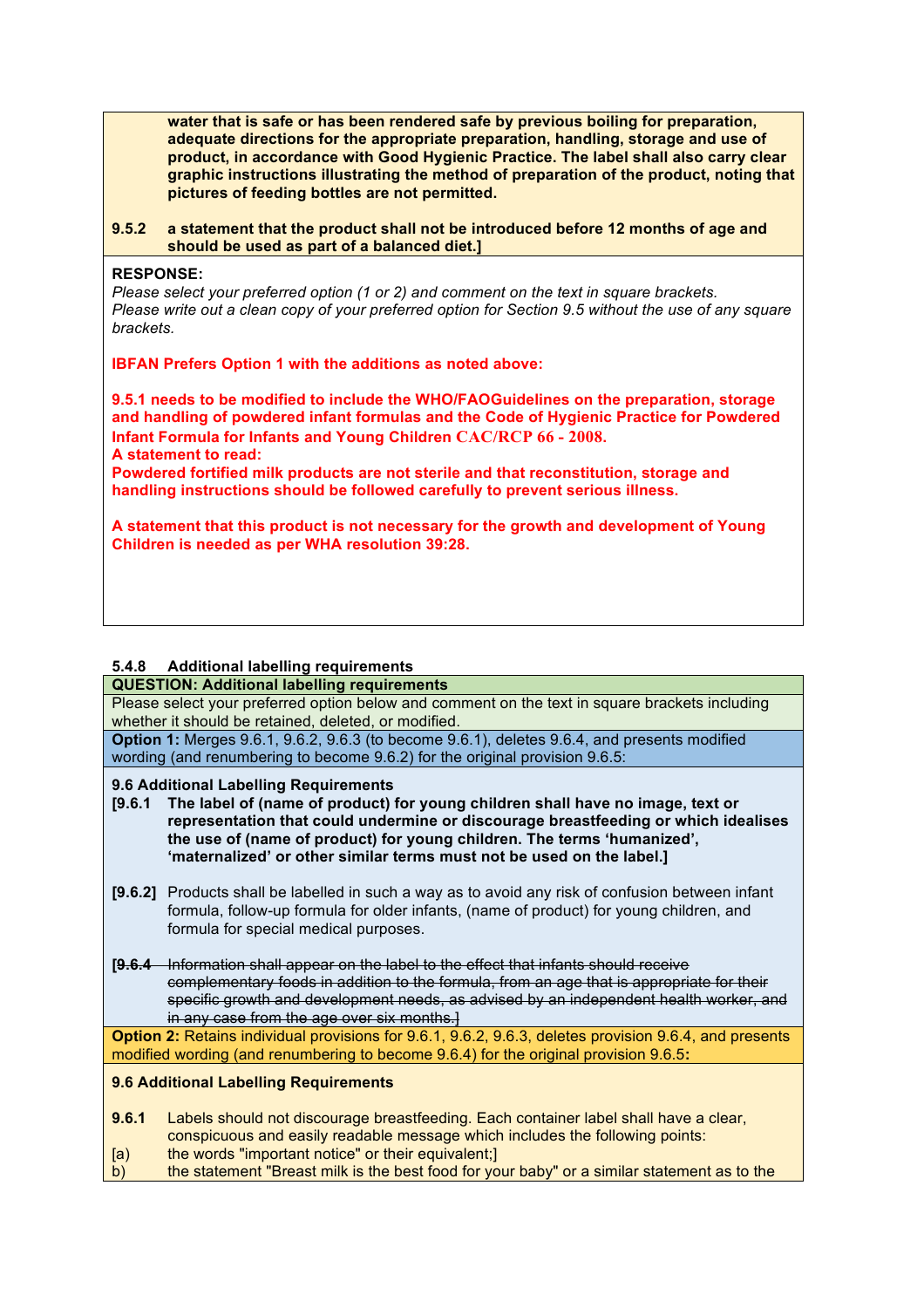| $\left[ \mathrm{c}\right)$<br>$\mathbf{[d]}$                                                                                                                                                                                                                                                                             | superiority of breastfeeding or breast milk;<br>a statement that the product should only be used on advice of an independent health<br>worker as to the need for its use and the proper method of use.]<br>the statement; 'The use of this product must not replace breastmilk and lead to                                                                                                                                                                                                                                                                                                                                                                                                                                                                                                                                   |
|--------------------------------------------------------------------------------------------------------------------------------------------------------------------------------------------------------------------------------------------------------------------------------------------------------------------------|------------------------------------------------------------------------------------------------------------------------------------------------------------------------------------------------------------------------------------------------------------------------------------------------------------------------------------------------------------------------------------------------------------------------------------------------------------------------------------------------------------------------------------------------------------------------------------------------------------------------------------------------------------------------------------------------------------------------------------------------------------------------------------------------------------------------------|
| <b>OR</b>                                                                                                                                                                                                                                                                                                                | cessation of continued breastfeeding'.]                                                                                                                                                                                                                                                                                                                                                                                                                                                                                                                                                                                                                                                                                                                                                                                      |
|                                                                                                                                                                                                                                                                                                                          | [9.6.1 The label of (name of product) for young children should not discourage<br>breastfeeding. It shall include a statement that exclusive breastfeeding is<br>recommended from birth to 6 months of age, and that breastfeeding should continue<br>to two years of age or beyond.]                                                                                                                                                                                                                                                                                                                                                                                                                                                                                                                                        |
| <b>AND</b>                                                                                                                                                                                                                                                                                                               |                                                                                                                                                                                                                                                                                                                                                                                                                                                                                                                                                                                                                                                                                                                                                                                                                              |
| 9.6.2                                                                                                                                                                                                                                                                                                                    | The label shall have no pictures of infants [and women] nor any other picture or text which<br>idealizes the use of [infant] [follow-up] formula [for older infants].                                                                                                                                                                                                                                                                                                                                                                                                                                                                                                                                                                                                                                                        |
| <b>OR</b>                                                                                                                                                                                                                                                                                                                |                                                                                                                                                                                                                                                                                                                                                                                                                                                                                                                                                                                                                                                                                                                                                                                                                              |
| [9.6.2]                                                                                                                                                                                                                                                                                                                  | The label shall have no pictures of infants and women nor any other picture or text which<br>idealizes the use of follow up formula. The label shall have no pictures images, text or<br>other representation that might:<br>9.6.2.1 suggest use for infants under the age of 6 months (including references to<br>milestones and stages);<br>9.6.2.2 recommend or promote bottle feeding;<br>9.6.2.3 undermine or discourage breastfeeding, that makes a comparison to breast-milk,<br>or suggests that the product is nearly equivalent to or superior to breast-milk;<br>9.6.2.4 convey an endorsement or anything that may be construed as an endorsement by<br>a professional or any other body, unless this has been specifically approved by relevant<br>national, regional or international regulatory authorities.] |
| <b>AND</b>                                                                                                                                                                                                                                                                                                               |                                                                                                                                                                                                                                                                                                                                                                                                                                                                                                                                                                                                                                                                                                                                                                                                                              |
| 9.6.3                                                                                                                                                                                                                                                                                                                    | The terms "humanized", "maternalized" or other similar terms shall not be used. [In<br>addition, the product should not be compared to breast-milk].                                                                                                                                                                                                                                                                                                                                                                                                                                                                                                                                                                                                                                                                         |
| <b>AND</b>                                                                                                                                                                                                                                                                                                               |                                                                                                                                                                                                                                                                                                                                                                                                                                                                                                                                                                                                                                                                                                                                                                                                                              |
| [9.6.4]                                                                                                                                                                                                                                                                                                                  | Products shall be labelled in such a way as to avoid any risk of confusion between infant<br>formula, follow-up formula for older infants, (name of product) for young children, and<br>formula for special medical purposes.                                                                                                                                                                                                                                                                                                                                                                                                                                                                                                                                                                                                |
|                                                                                                                                                                                                                                                                                                                          | [9.6.4 Information shall appear on the label to the effect that infants should receive<br>complementary foods in addition to the formula, from an age that is appropriate for their<br>specific growth and development needs, as advised by an independent health worker, and<br>in any case from the age over six months.]                                                                                                                                                                                                                                                                                                                                                                                                                                                                                                  |
| <b>RESPONSE:</b><br>Please select your preferred option (1 or 2) and comment on the text in square brackets.<br>Please write out a clean copy of your preferred option for Section 9.6 without the use of any square<br>brackets.                                                                                        |                                                                                                                                                                                                                                                                                                                                                                                                                                                                                                                                                                                                                                                                                                                                                                                                                              |
| IBFAN Prefers option 2 with the inclusion of modifications as follows:                                                                                                                                                                                                                                                   |                                                                                                                                                                                                                                                                                                                                                                                                                                                                                                                                                                                                                                                                                                                                                                                                                              |
| 9.6.1 (b) to add:<br>b) Breastfeeding is the normal and healthy way to feed your baby and a warning that when<br>your baby is not breastfed she will be sick more often.                                                                                                                                                 |                                                                                                                                                                                                                                                                                                                                                                                                                                                                                                                                                                                                                                                                                                                                                                                                                              |
| 9.6.4 Information shall appear on the label to the effect that Young Children should continue<br>to receive safe and appropriate complementary foods with the continuation of breastfeeding<br>to two years or beyond. The use of (name of the product) should be only on the advice of an<br>independent health worker. |                                                                                                                                                                                                                                                                                                                                                                                                                                                                                                                                                                                                                                                                                                                                                                                                                              |